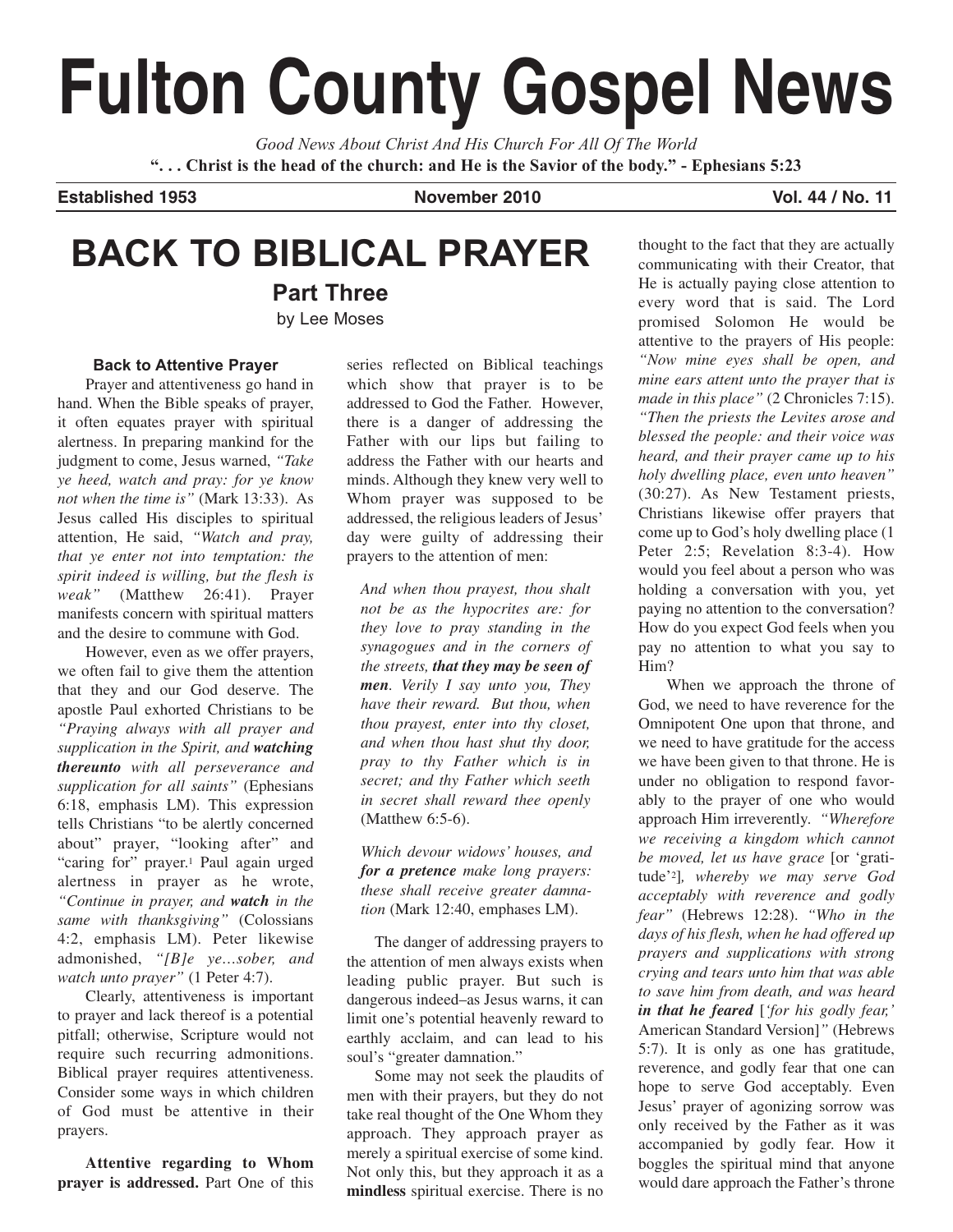#### **FULTON COUNTY GOSPEL NEWS** USPS Publication #211780

. . . is a Periodical publication issued monthly by the Church of Christ at Third and Bethel (P.O. Box 251), Mammoth Spring, AR 72554-0251. **POSTMASTER: Please mail all changes of address to the above address.**

**FCGN** is mailed free of charge to any who care to receive it. We will be happy to add any names to the regular mailing list. If you send in a name we must have a complete address, including number and street name, or R.R. or HCR number, plus box number, or a P.O. Box number and the **NINE DIGIT ZIP CODE**. This paper is supported by voluntary contributions for which we are grateful. Financial information will be furnished upon request. **Mail all address corrections or manuscripts to:**

#### **FULTON COUNTY GOSPEL NEWS** P.O. Box 251

Mammoth Spring, AR 72554

| Lee Moses $\dots \dots \dots \dots \dots$ . EDITOR          |
|-------------------------------------------------------------|
|                                                             |
| E-Mail $\ldots \ldots \ldots \ldots$ cocfcgn@centurytel.net |
| Website www.fultoncountygospelnews.org                      |
|                                                             |
| E-Mail $\dots \dots \dots \dots$ sales@halopages.net        |

#### *(continued from page one)*

by calling Him "Daddy-O" or "the man upstairs," as has allegedly been done in public prayers. However, irreverence does not have to be so overt to be irreverent–even thoughtlessness when approaching the Creator smacks of irreverence.

Perhaps some approach prayer as a thoughtless spiritual exercise because they lack conviction of God's capabilities to answer prayer. A prayer that lacks conviction is useless (James 1:6-7; compare with Matthew 21:22; 1 Timothy 2:8; Hebrews 11:6). As such, the Christian needs to remain very aware of God's capabilities to perform what the Christian asks. *"Now unto him that is able to do exceeding abundantly above all that we ask or think…"* (Ephesians 3:20). God may not answer a Christian's prayer exactly as a Christian expects it to be answered. However, He can answer a prayer in a way that exceeds what is asked and intended. God is Omniscient to hear prayer (Matthew 6:6; Romans 8:26-27), Omnipotent to be capable of carrying out a response (Genesis 18:14a; Job 42:2; Isaiah 26:4), and Omnibenevolent to desire fulfilling the requests of His children (Matthew 7:7-11; James 1:5, 17). A Christian needs to be mindful of such things as he prays.

**Attentive regarding** *by* **Whom prayer is addressed.** While Christians do not address Jesus directly in prayer, they must never forget the essential role He plays in prayer.

*Seeing then that we have a great high priest, that is passed into the heavens, Jesus the Son of God, let us hold fast our profession. For we have not an high priest which cannot be touched with the feeling of our infirmities; but was in all points tempted like as we are, yet without sin. Let us therefore come boldly unto the throne of grace, that we may obtain mercy, and find grace to help in time of need* (Hebrews 4:14-16).

A key word at the beginning of verse 16 is "therefore"–there is a reason why what is about to be said is so. Why can we *"come boldly unto the throne of grace"*? Why can we *"obtain mercy, and find grace to help in time of need"*? It is only through the High Priesthood of our Lord and Saviour Jesus Christ that we could ever have such assurance. He is a Divine Person in heaven, yet He can directly empathize with the human experience. Such can be said of no other being; human, animal, angelic, demonic, or Divine–*"For there is one God, and one mediator between God and men, the man Christ Jesus"* (1 Timothy 2:5).

Jesus' opponents did not realize the truth behind their intended insult, *"Behold…a friend of publicans and sinners"* (Matthew 11:19). Sin separates from God, and only Jesus Christ could bridge that tremendous gap. Even as He writhed in anguish upon the cross, He interceded in behalf of His killers, *"Father, forgive them; for they know not what they do"* (Luke 23:34). Christians have God's word to keep them from sin (Psalm 119:11; Ephesians 6:14-17), but thankfully there is still recourse for one who sins: *"My little children, these things write I unto you, that ye sin not. And if any man sin, we have an advocate*

*with the Father, Jesus Christ the righteous"* (1 John 2:1). Jesus Christ is that recourse, and man's only recourse (John 14:6; Acts 4:12; Ephesians 2:18). *"Wherefore he is able also to save them to the uttermost that come unto God by him, seeing he ever liveth to make intercession for them"* (Hebrews 7:25). Again, these are things for the Christian to keep in mind as he offers his petitions to God.

**Attentive regarding one's own relationship with God.** Problems in one's relationships with his fellow man can hinder his prayer from being heard (Matthew 5:23-24; 1 Peter 3:7). How much more is this the case when one has a faulty relationship with God? As we pray, we must share the conscientiousness of the psalmist, *"If I regard iniquity in my heart, the Lord will not hear me"* (Psalm 66:18). If one's soul is stained by sin, his prayer has no hope of a Divine reception. That said, the child of God (one who has been Scripturally baptized into Christ and His church, Galatians 3:26-27) has an opportunity to cleanse his soul through prayer: *"If we confess our sins, he is faithful and just to forgive us our sins, and to cleanse us from all unrighteousness"* (1 John 1:9). But one always needs to be looking toward the word of God, not only to know the specific manner in which prayer is to be offered, but also to compare oneself with the perfect standard: *"He that turneth away his ear from hearing the law, even his prayer shall be abomination"* (Proverbs 28:9). To brazenly approach the holy throne of God with no thought toward removing sin from one's life and soul is the height of presumption. Through Jesus Christ, the Christian can have "boldness" in prayer–but not if he has fallen into and remains in sin. *"Beloved, if our heart condemn us not, then have we confidence toward God"* (1 John 3:21, emphases LM).

**Attentive regarding what one is praying.** Sometimes people give little thought to what they actually pray. Denominationalists often mindlessly recite the same memorized or read liturgical prayers. Christians may not use the liturgical prayers of the denominations,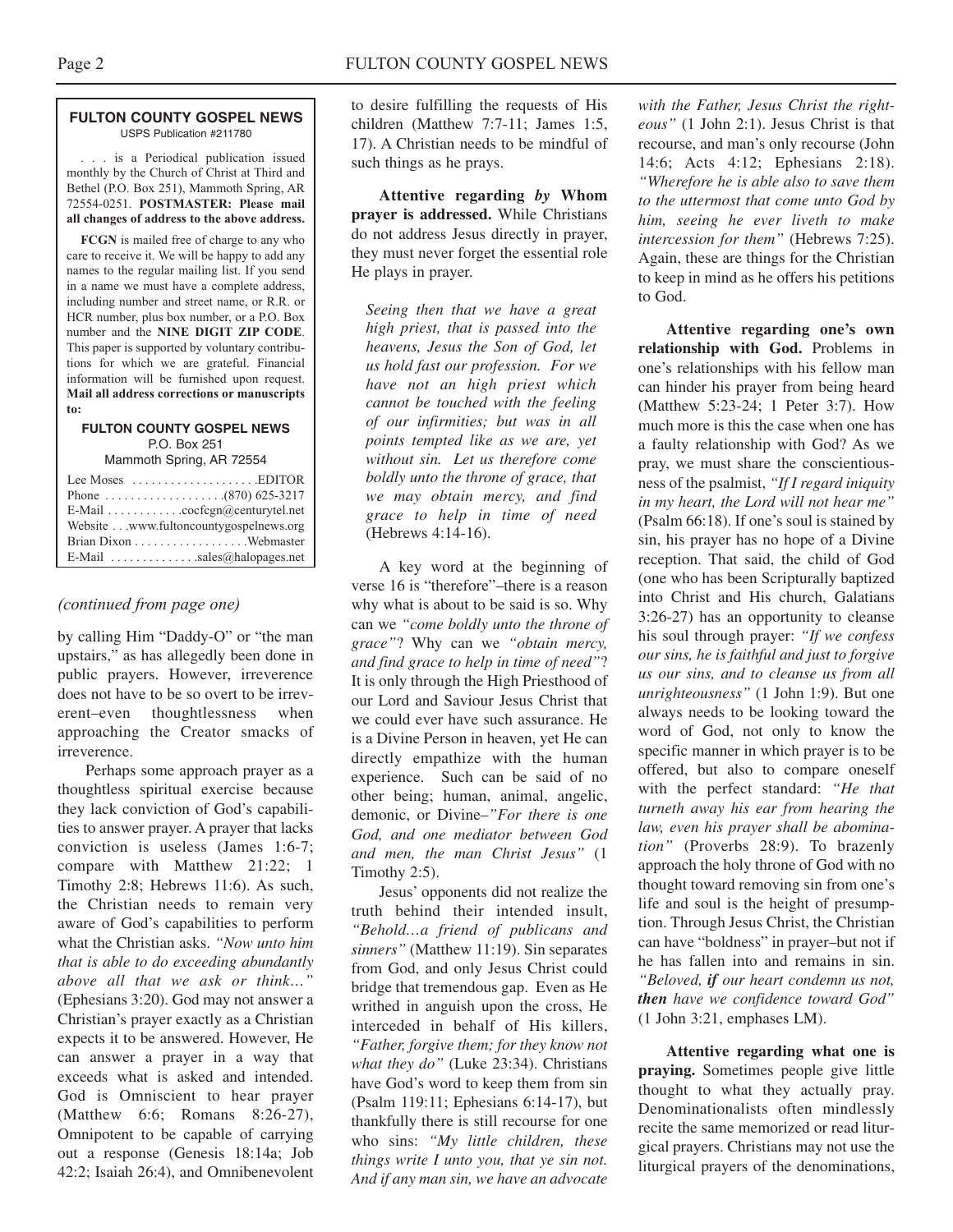but some repeat the same prayers every time, with no real thought to the content.

There are certain matters to which our prayers should regularly attend. *"I exhort therefore, that, first of all, supplications, prayers, intercessions, and giving of thanks, be made for all men; For kings, and for all that are in authority; that we may lead a quiet and peaceable life in all godliness and honesty"* (1 Timothy 2:1-2). We should pray for the welfare of our civil leaders insomuch as those prayers do not contradict the cause of Christ. If there are leaders advocating homosexual "marriage" or the murder of unborn innocents, Christians cannot pray for their success in these matters. But Christians can and should pray even for ungodly leaders. The majority of civil leaders in Paul's time were ungodly pagans, and he instructed prayers to be made *"for all that are in authority."* Christians can pray that ungodly leaders do better and make wise decisions.

Christians should forgive and seek forgiveness when praying: *"And when ye stand praying, forgive, if ye have ought against any: that your Father also which is in heaven may forgive you your trespasses. But if ye do not forgive, neither will your Father which is in heaven forgive your trespasses"* (Mark 11:25-26). Christians must determine that, as the possibility exists, they will forgive those who have done wrong against them. James wrote, *"Confess your faults one to another, and pray one for another, that ye may be healed. The effectual fervent prayer of a righteous man availeth much"* (James 5:16). No one's forgiveness should be prayed for who refuses to repent and turn to the will of God (1 John 5:16), but a Christian's prayers should seek the salvation of others–including his enemies (Matthew 5:44)–as they will turn to God.

The model prayer Christ gave His disciples instructs Christians certain things for which to pray (Matthew 6:9- 13; Luke 11:2-4). Although part of the model prayer pertained specifically to the pre-Pentecost view (particularly *"thy kingdom come"*), Christians would still do well to pray *"after this manner."* Prayers for the reverent treatment of the Lord's name, prayers for the success of the Lord's church, prayers for necessary daily sustenance, prayers to be kept from enticements to evil–these concerns are all worthy of regular consideration.

One should pray for Christians who are suffering for the Cause of Christ (Acts 12:5; Hebrews 13:3).

And one essential element that seems to be lacking in many modern prayers is **praise**. One whose heart is filled with the word of God as it should be will have a mouth filled with praise for God as it should be (Acts 4:24; Romans 16:27; Ephesians 3:21; et al.). *"By [Christ] therefore let us offer the sacrifice of praise to God continually, that is, the fruit of our lips giving thanks to his name"* (Hebrews 13:15).

**Attentive to the will of God.** There are various reasons why one's prayers may not be answered as he envisioned, and those reasons may not always be clear. However, for some brethren who were perplexed as to why their prayers were not favorably answered, the reason should have been crystal clear–as James told them, *"Ye ask, and receive not, because ye ask amiss, that ye may consume it upon your lusts"* (James 4:3). Even in prayer, they sought only to fulfill their own desires, not the will of God. Christians are not above the possibility of *"ask[ing] amiss"*; and all need to *"examine yourselves"* and *"consider your ways"* lest you be found guilty (2 Corinthians 13:5; Haggai 1:5).

Christians need to be like Christ. He personally desired to avoid the pain and shame of the cross, pleading that *"the hour might pass from him. And he said, Abba, Father, all things are possible unto thee; take away this cup from me"* (Mark 14:35-36). But even in such desperation, He added, *""nevertheless not what I will, but what thou* wilt" (verse 36). Likewise, every Christian prayer needs to seek the will of God first. As Jesus taught His disciples to pray, *"Thy will be done"* (Matthew 6:10).

When offering prayer, it is not difficult for the mind to wander. Perhaps one might try to get a prayer quickly out of the way because he is hungry (praying before a meal) or tired (praying before bed). But inattentive prayers are no more than *"vain repetitions"* (Matthew

6:7), defined as "us[ing] the same words again and again" or "speak[ing] without thinking."3 But Christians do not want to do *"as the heathen do."* Christians should strive to be attentive in public and private prayers. In public prayers, such attentiveness is not only required by the one **leading** the prayer, but by all Christians who collectively offer up that prayer before the Father's throne. And God will surely be attentive to the prayer of the faithful: *"But verily God hath heard me; he hath attended to the voice of my prayer"* (Psalm 66:19).

[To be continued]

1 Bauer, Danker, Arndt, and Gingrich, *agrupneo,* in *A Greek-English Lexicon of the New Testament and other Early Christian Literature*, 3rd ed. (Chicago: Univ. Of Chicago Press, 2000), p. 16.

2 Bauer, et al., *charis,* p. 1080.

#### 3 Bauer, et al, *battalogeo,* p. 172.

## **BEYOND VEXING**

by Roelf L. Ruffner

*"And delivered righteous Lot, sore distressed by the lascivious life of the wicked (for that righteous man dwelling among them, in seeing and hearing, vexed his righteous soul from day to day with their lawless deeds)"* (Jude 7-8, American Standard Version).

As I read this passage I often think of our beloved country. How far does it all go before America suffers the fate of Sodom and Gomorrah? Notice what has happened in the last few years regarding the **acceptance** of homosexuality in our land:

- ✔ The homosexual **lifestyle** portrayed in the media and Hollywood as normal. Scripts approved/ censored by homosexual activists. (When will someone make a film showing the truth about this filthy, demeaning, destructive, sad, perverted, sinful choice?)
- $\vee$  A growing number of Americans accept this immoral life style.
- ✔ **Same-sex** marriage approved by a state legislatures and forced upon other states by activist judges.
- ✔ **Hate Crime Laws** (so called) passed by state legislatures and recently by the U.S. Congress.